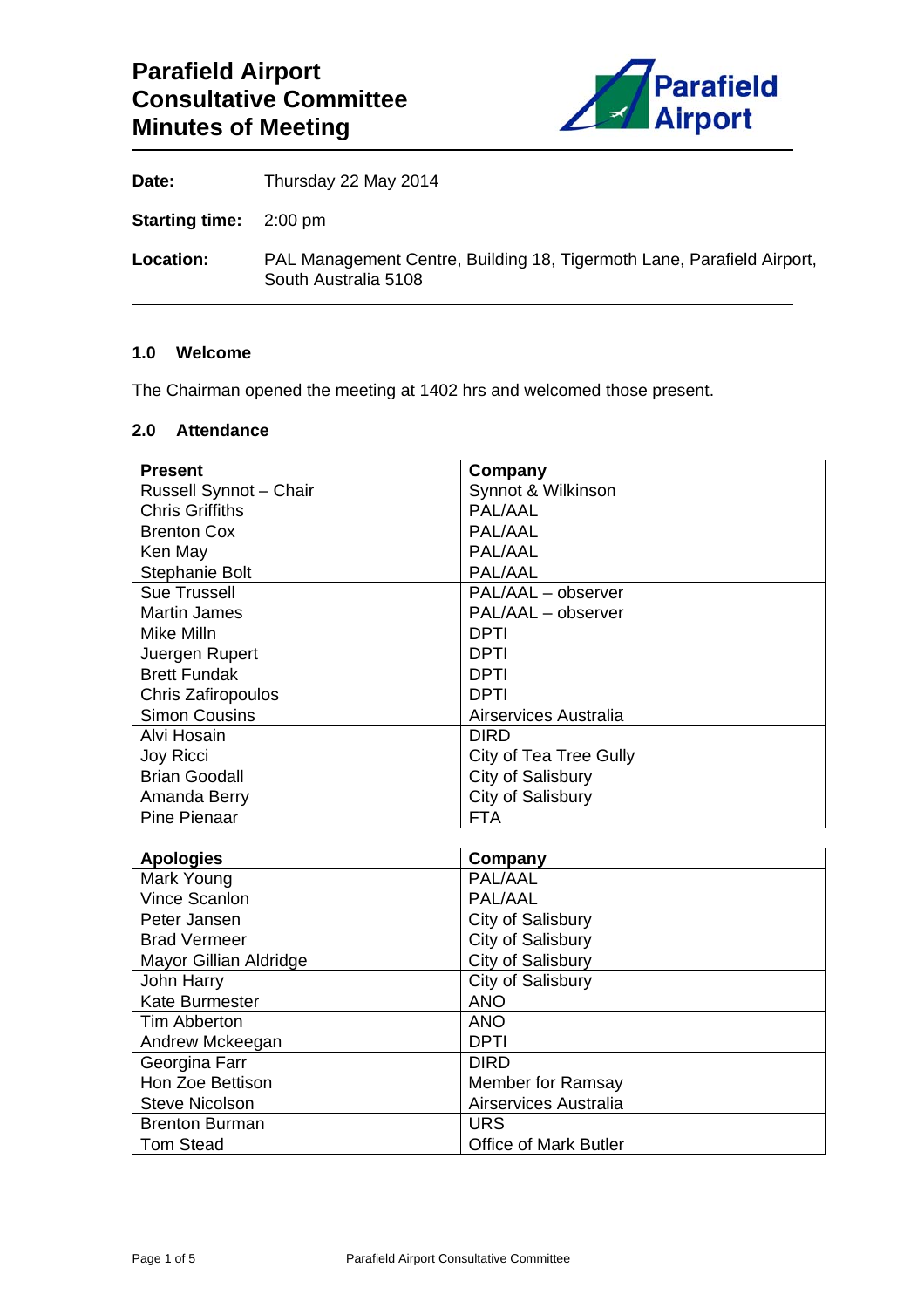# **3.0 MINUTES OF PREVIOUS MEETING – 20th FEBRUARY 2014**

The following amendments were agreed:

**6.4 Planning Co-ordination Forum Report –** tabled with the following amendments noted: The following text: "Mike Milln noted that there are State Regulations which predate the *Airports Act 1996* and refer to building heights. It was suggested that these Regulations need to be updated." replaced with "Mike Milln noted that the Commonwealth *Civil Aviation (Buildings Control) Regulations 1988* predate and are in conflict with the *Airports (Building Control) Regulations 1996* and should be repealed."

Moved Brett Fundak – and Seconded Brian Goodall –- that the notes of the  $20<sup>th</sup>$ February 2014 meeting be adopted – Carried.

## **4.0 CORRESPONDENCE**

#### **Correspondence In:**

Apologies **Reports** 

#### **Correspondence Out:**

Reports, Previous Minutes and Agenda

## **5.0 ACTION ITEMS**

## **5.1 Community Membership – City of Salisbury Information**

An advertisement calling for community representatives for the PACC was placed in the Northern Messenger on 22 January. A further advertisement will be placed to attempt to generate further interest.

## **5.2 Letter to CEO of DPTI regarding attendance at PACC and Planning Coordination Forum**

A letter was sent to the CEO DPTI on behalf of PACC and Planning Coordination Forum to ask for a representative to attend PACC and Planning Coordination Forum meetings. A meeting was held with DPTI and a positive outcome has been made with a representative to attend future meetings of both the Planning Coordination Forum and the PACC.

## **5.3 Outcome of working session from Planning Coordination Forum – Airport Referral Review**

The issue of buildings being referred to the Commonwealth for approval was noted as having been covered in the Planning Coordination Forum report. Findings suggest the system should be reviewed as a number of structures such as swimming pools currently require referral when they do not pose an aviation safety risk and other structures or rezoning applications do not require a referral when they pose an imminent or future safety risk. Resolution of the issue was noted as requiring coordination of the Commonwealth, State and local government. DPTI noted that a representative would report on the progress of the Airport Referral Review at the next meeting.

## **5.4 Presentation on Public Safety Zones from the Commonwealth**

The relevant DIRD representative was unavailable to attend and present. The item was carried to the August meeting.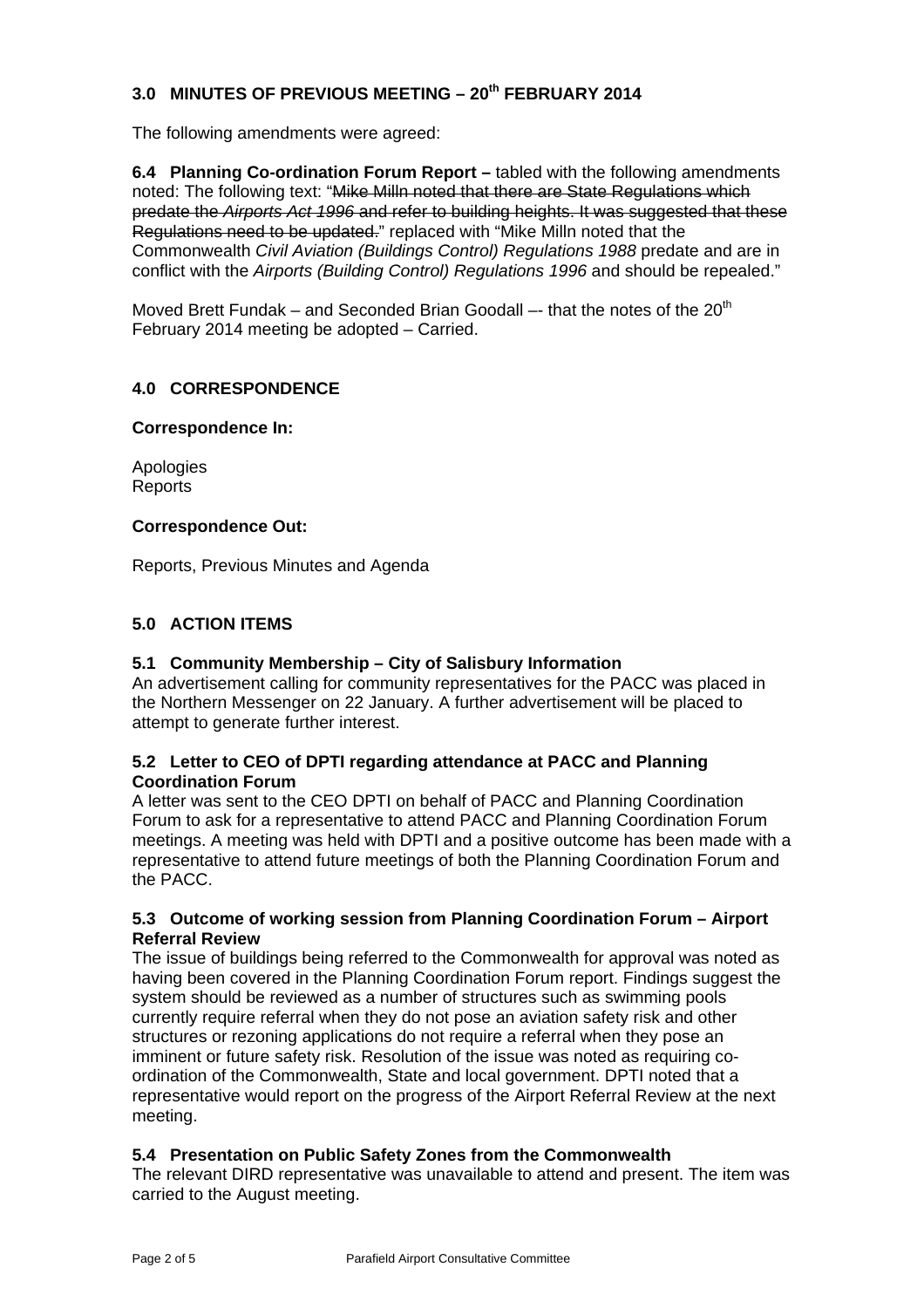# **5.5 ASA Temporary Noise Monitoring Program Report**

Bianco have signed a 5 year contract with ASA and will assist with noise monitoring, operational data and short-term monitoring. ASA have introduced a new internal rule relating to short-term Monitoring which has to be justified on 1 or more of 3 grounds. The 3 grounds are;

- community information (data for people who call up and ask 'I'm moving into this area, what's the noise like, when and where am I going to get affected most');
- model validation (internally) making sure modelling is accurate and reflecting real life; and
- to assist in a 'change process' if ASA or CASA change a procedure, information can be gathered showing before and after and monitor the effects.

Model validation is very important for ASA because previously there had not been sufficient reliable data about circuits. The enhanced capability will enable ASA to do more analysis on circuit movements and undertake 'real life' noise monitoring to enhance existing models.

ASA were aiming to undertake short-term monitoring in the spring, starting in September and October for 3 or 4 months. ASA have asked the Committee to help select locations for short-term monitoring. Areas that are impacted will be the best locations such as where aircraft 'turn', enter and exit the circuit or are over residential areas. ASA will draft a proposal for PTWG to consider. An area of focus is at the northern end of the airport. For an approach from the west, aircraft turn right, line up with airport over Cross Road and the Rundle Road Reserve. A committee member recently attended a presentation at Rundle Road reserve on Sunday morning and would recommend this spot for monitoring.

Short-term monitoring needs secure locations and easy access 24/7. It takes 3-4 weeks to set up a monitor and ASA are looking at using 3 or 4 monitors. They are traditionally around 2 metres high but the new models might be smaller. A question was asked whether transponders during night trails will use the radar from Adelaide to monitor aircraft movements'. ASA will report back at next meeting.

## **5.6 Simon Cousins to summarise key points from AAA/ASA Noise Forum**

A noise forum was held in Canberra on 6 February. The forum had 70 attendees including major airlines and airports, State and Federal Government and a number of consultants. ASA presented on noise improvement programs and the ANO provided a summary on the progress of the AS2021 standard. A number of actions arose from the forum relating to measuring and reporting on noise impacts and in relation to complaint handling. ASA have a working group in July to consider these action items and will keep this committee updated on progress.

# **6.0 AIRPORT UPDATE**

**6.1 Parafield Airport Limited Report –** tabled with the following noted: Flying activity is reasonably quiet as with Flight Training Adelaide but may pick up later in the year.

**6.2 Property and Development and Land Use Report –** tabled with the following noted: Pictures of Masters store/Office works concepts were offered for the Committee to assess.

**6.3 Environment Report –** tabled with no items required to be noted.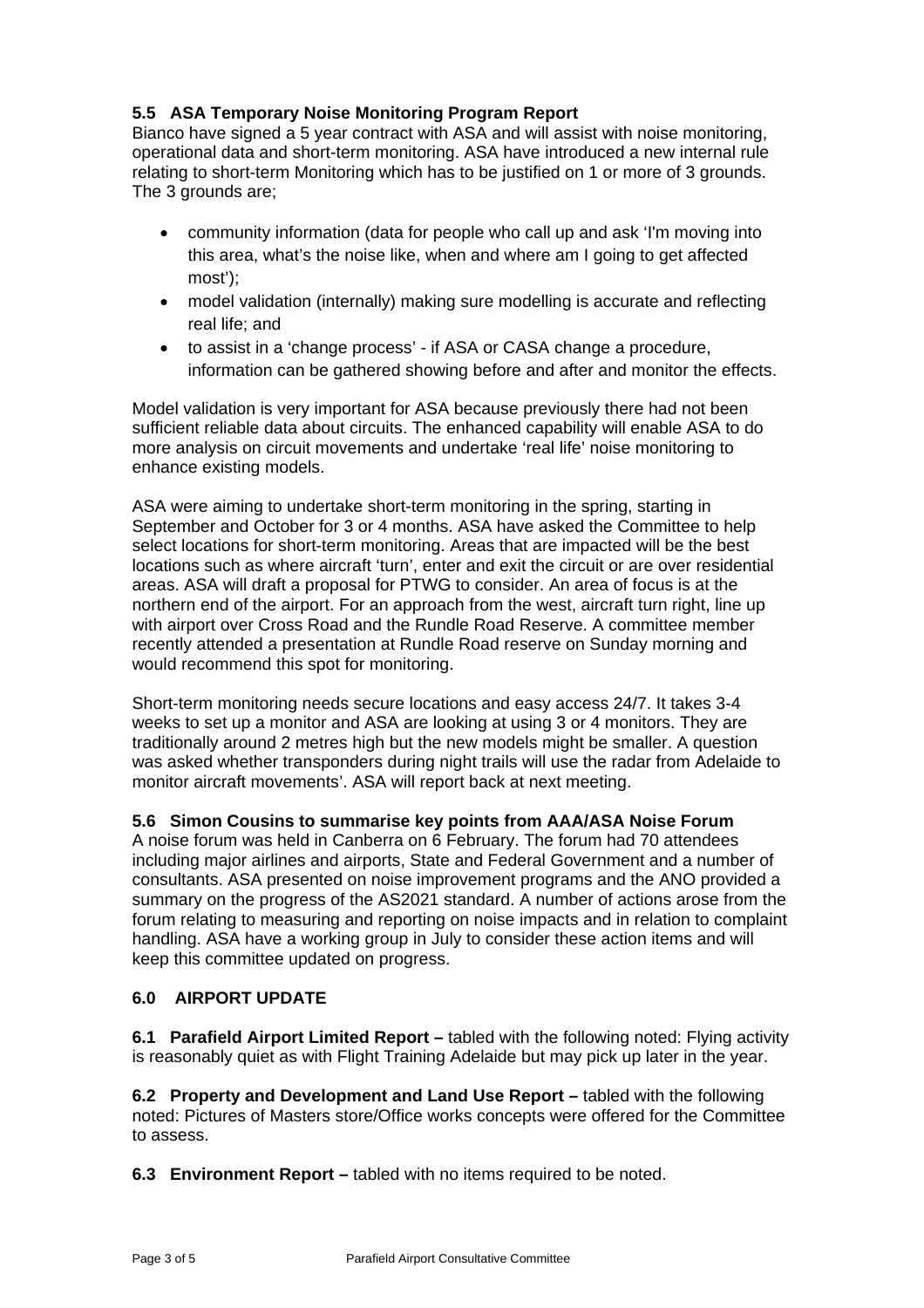#### **6.4 Planning Co-ordination Forum Report –** tabled with no items required to be noted.

**6.5 Technical Working Group (PATWG) –** tabled with no items required to be noted. The Technical Working Group considered options where it might be possible to alter flight paths in the Parafield zone and the benefit of monitoring the noise in this area. After this consideration it was assessed it would not be possible to delay the turn (potentially reducing flight time over population) as there was significant risk of aircraft penetrating the Adelaide Control Zone. A question was asked regarding the penetration of Adelaide Airspace and if a CASA representative attended this meeting and it was confirmed that a CASA safety representative did attend. With CASA undertaking a review of Adelaide Airspace it was suggested the issue about possible flight track changes be raised in this context.

# **7.0 COMMUNITY AND AIRPORT AGENCY UPDATE**

# **7.1 Federal Department of Infrastructure and Transport Report –**

It was noted that a Western Sydney Task Force had been created for a second Sydney Airport and that the Prime Minister had indicated target construction and operational dates. It was also noted that the Department would conduct its Annual Lease Review of Adelaide and Parafield Airports during June.

**7.2 State Department of Planning, Transport and Infrastructure Report –** tabled and it was noted that the title of the report would be changed.

**7.3 Airservices Australia Report – The following was noted:** 

Quarter 1, 2014 Adelaide Noise Information Report has now been published at http://www.airservicesaustralia.com/publications/noise-reports/noise-reports/.

Parafield complaint trends in quarter 1 were noted from Mawson Lakes, Salisbury downs (both evening circuits) and Brahma Lodge (helicopters). Brahma Lodge complaints related to helicopters because of an increased number of movements from a particular training course and another course will start in November which could create more complaints. ASA will compare quarter 1 with quarter 2 results. DPTI requested a further breakdown of ASAs quarterly report through the Chairman pending privacy issues.

**7.4 Aircraft Noise Ombudsman Report –** an email from the Ombudsman's office was noted stating that no complaints had been officially handed by the Ombudsman in relation to Parafield.

**7.5 Flight Training Adelaide Report –** it was noted that 180 students were currently on site and that Cathay will increase this number next year with the  $1<sup>st</sup>$  quarter looking at 220-230 students for 18-24 months. Advanced trainees require additional simulation compared to flying hours. Cathay are scouting worldwide locations and FTA is competing to keep this business in northern Adelaide. It was noted that a huge percentage of pilots trained at Parafield are still flying in Adelaide. Helicopter training requires 50 hours of flying time including 19 night hours of circuit training – there are limited landing sites and flight paths for trinaing. It was noted that the next helicopter course will occur again in 9-10 months and that FTA will inform the ASA so that they can place the information on their website to provide residents with forewarning.

# **7.6 Uni SA Aviation Academy Report –** No report submitted

**7.7 City of Salisbury –** tabled with the following noted: The committee will consider the suggestion to approach the Northern Economic Leaders to discuss whether they are interested in nominating a representative from the business community to sit on the